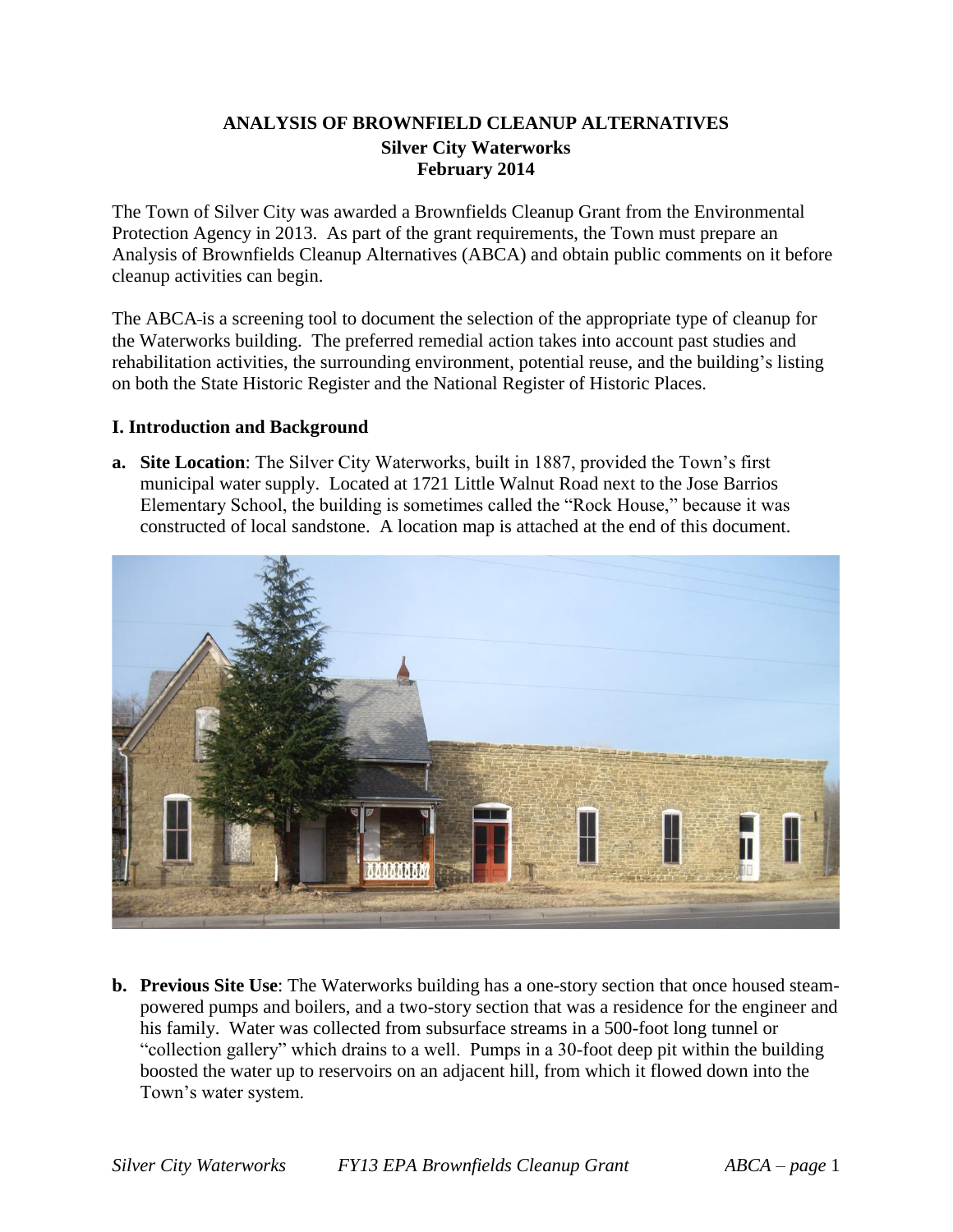After deeper, more reliable wells were developed in the 1940's to the south and west of Silver City, the Waterworks was disconnected from the Town's water system. Non-potable water was available from the site until 2000. The building was used as a residence for city employees until 1967, and then used as a maintenance shop for the Utilities Department until about 1984. It is currently vacant and in a dilapidated condition.

**c. Site Assessments and Rehabilitation Efforts**: Many improvements have been made over the past several years. Several grants from the Freeport McMoRan Copper and Gold Foundation paid for updated engineering and architectural assessments, reconstruction of the historic front porch, educational outreach, and a highly successful volunteer service-learning project in masonry repair. Youth and adult volunteers have spent many additional hours weeding, creating native plant gardens, improving the drainage, painting historic-looking panels to cover boarded-up windows, and making other improvements. To date, community volunteers have contributed over 4,800 hours on rehabilitation efforts.

These activities have greatly increased awareness and visibility of the Waterworks project in the community, and have helped acquire additional funding from the National Trust for Historic Preservation and the Environmental Protection Agency (EPA), as well as private donations and many in-kind contributions of time and labor from Town of Silver City staff.

Grants from Freeport McMoRan also paid for updating the architectural and engineering assessments that were done in 2001. These reports have helped guide rehabilitation activities. The interior of the building is still in poor condition. A floor over the 30-foot deep pumping pit is collapsing, and many of the doors and windows are broken or missing. However, the seriously-dilapidated one-story roof was replaced in 2012-2013, with an anonymous donation and Town funds.

The Town was awarded a \$200,000 Brownfields Cleanup Grant from the EPA in 2013 with the goal of cleaning up hazardous materials and stabilizing the collapsing pump room floor. These are critical steps in rehabilitation. Of the grant total, \$51,000 has been budgeted for management, an environmental health consultant, and public outreach, leaving \$149,000 for stabilization of the floor and cleanup of hazardous materials.

Environmental studies completed to date include:

- Phase I Environmental Site Assessment by Engineers Inc. in 2002
- Phase II Site Investigation Report by INTERA in 2002
- Asbestos/Lead Base Paint Survey by Zia Engineering in 2002
- Phase II Arsenic Investigation (soils) by Azurite Consulting in 2011
- Lead-based Paint, Asbestos and Vermin/Bat Guano Investigation by ACME Environmental in 2012

Reports may be viewed at the Town of Silver City's engineering office.

**d. Hazardous Materials**: An EPA Brownfields Site Assessment Pilot Project Grant was awarded to the Town of Silver City in 2000, which paid for Phase I and II Assessments at the 26-acre Waterworks property. A follow-up assessment funded by the New Mexico Environment Department (NMED) was conducted in 2012. Contaminants found in the Waterworks building include lead-based paint (LBP) and asbestos. Lead-based paint was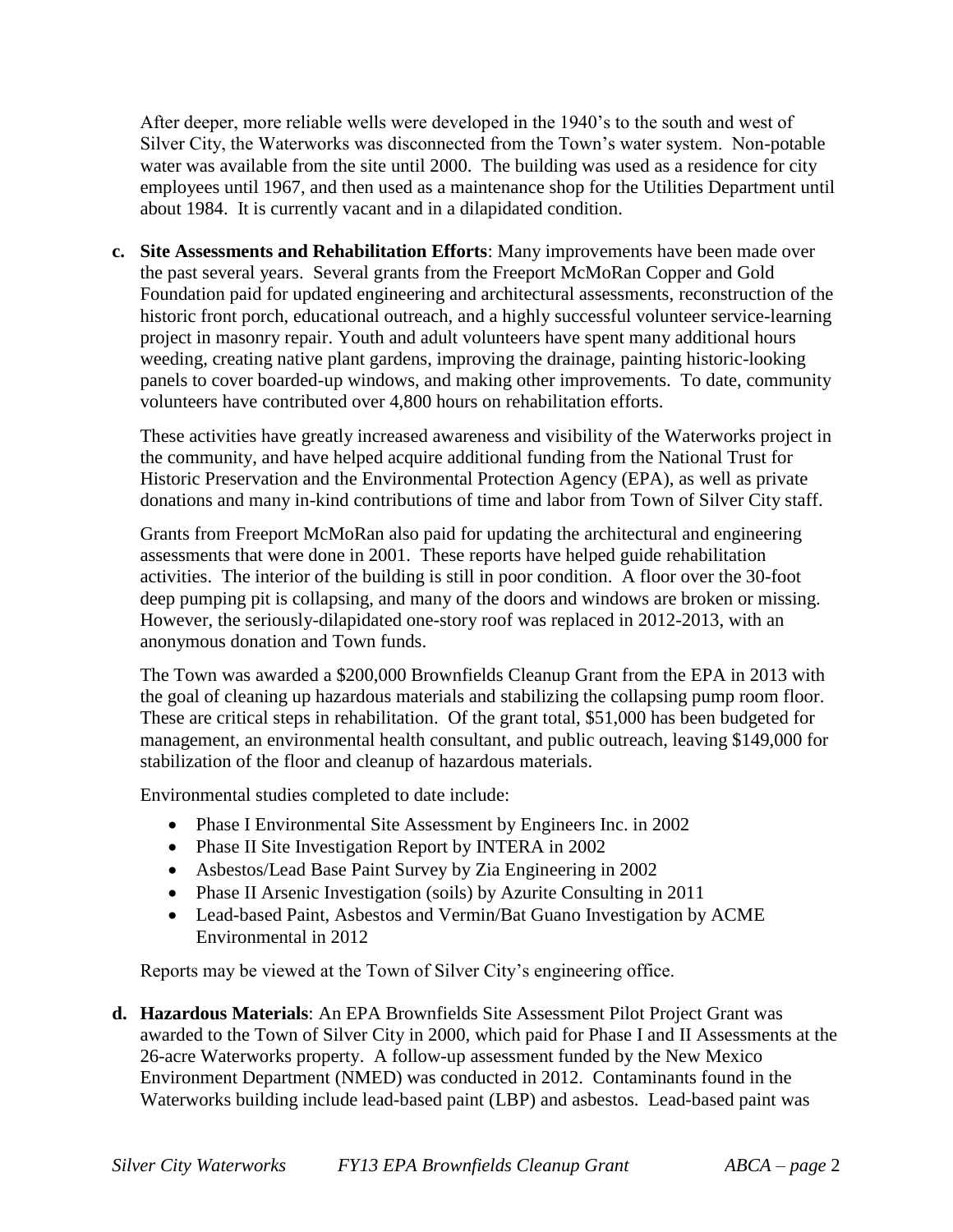found in many materials in the building, including exterior trim boards, windows, doors, wainscoting, and baseboards. The floor tile and mastic and roof sealant were found to contain asbestos. More recently, a roosting colony of bats and deposits of bat guano were discovered in the two-story residential section.

The disturbance of asbestos-containing materials (ACBMs) may cause asbestos fibers to be released into the atmosphere, creating a potential health hazard to workers and building occupants. Exposure to airborne asbestos fibers is associated with asbestosis, lung cancer, and mesothelioma.

Lead was commonly added to paint until 1978. Lead can be absorbed through ingestion of lead-based paint or inhalation of lead dust. Excessive blood-lead levels can damage the brain and central nervous system. Exposure to lead can cause reproductive problems, high blood pressure, nerve disorders, muscle and joint pain, and memory and concentration problems. Lead is especially hazardous for children.

Bat guano can provide a medium for growing certain types of fungi, the spores of which can cause histoplasmosis if inhaled. Bats can also carry rabies, and can harbor bat bugs that are in the same family as bed bugs. The bats found in the Waterworks building overwinter there, although recent efforts to install netting have kept them out over the past winter.

A survey conducted by ACME in November, 2012 revealed the following quantities of hazardous materials:

## Asbestos-Containing Materials:

- 350 square feet of vinyl floor tile and associated mastic
- 200 linear feet of window caulking/glazing (based on one sample; confirmatory sampling will be conducted on all windows/doors with caulking)
- 300 linear feet of roofing sealant (removed in 2013 during roof renovation)

# Lead-Based Paint:

- 18 double-hung windows
- 300 linear feet of baseboards
- 7 doors with 10 door frames (5 with transoms)
- 60 linear feet of pump room railings and columns
- 200 linear feet of exterior trim/fascia
- 200 square feet of stair components (treads, risers, baseboards)
- 240 square feet of wainscoting in the kitchen

# Bat guano:

- 2,000 square feet on walls and doors (some removed by volunteers in 2014)
- **e. Project Goal (site reuse plan):** The planned reuse for the site is a nature center/water museum, possibly a "living museum" with a resident caretaker. Cleanup standards are more stringent for reuse as housing or other "child-occupied facility" than if it is used as a nature center and museum or other commercial purpose.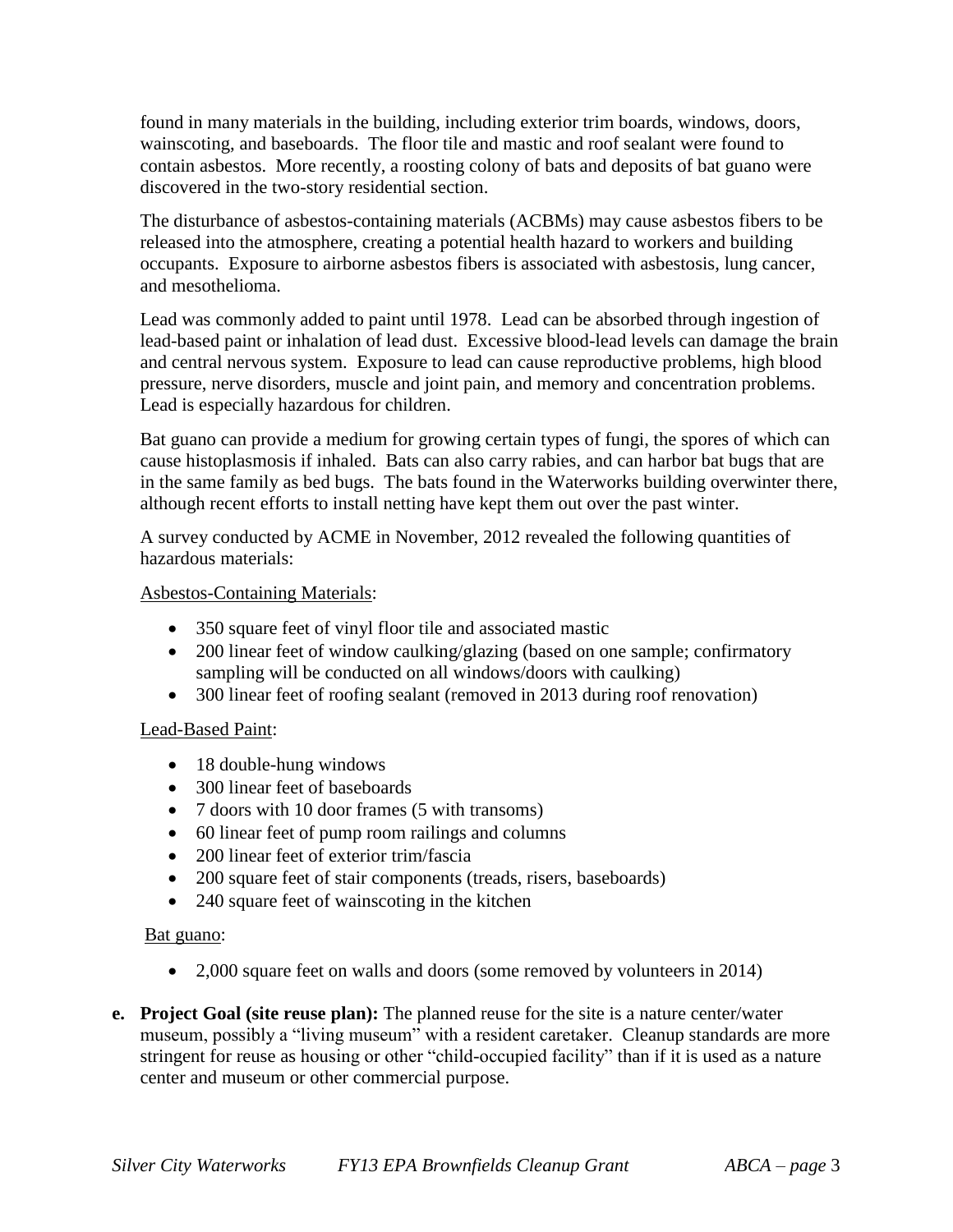## **II. Applicable Regulations and Cleanup Standards**

**a. Cleanup Oversight Responsibilities**: The cleanup will be conducted in accordance with US Environmental Protection Agency (EPA) and New Mexico Environment Department (NMED) regulations, with the Town conducting general project oversight. In addition, cleanup will be protective of historical features in the Waterworks, requiring consultation with the New Mexico Historic Preservation Division.

The Brownfields Cleanup Program Manager (BPM) has primary responsibility for implementation of the cleanup. The Quality Assurance Manager (QAM) is responsible for assuring that all environmental data collection activities are conducted in accordance with the regulations.

An environmental health consultant will be hired to develop specifications for cleanup of lead-based paint, asbestos and bat guano, and to oversee and monitor cleanup activities. Cleanup will be carried out by a qualified contractor with appropriate certifications in the handling of materials containing lead and asbestos. General cleanup of dirt and debris will also be needed. Volunteers may assist with painting to encapsulate lead-based paint as appropriate, and re-plastering.

**b. Laws and Regulations Applicable to the Cleanup**: The cleanup of asbestos-containing material and lead-based paint is regulated by various federal, state and local laws and regulations, including EPA and NMED. Appropriate industry practices must also be followed. OSHA and other regulations apply to protection of workers exposed to lead-based paint and asbestos-containing materials. A confined space entry permit may be required for removal of debris from the 30-foot deep pumping pit.

Laws and regulations that are applicable to this cleanup include the Federal Small Business Liability Relief and Brownfields Revitalization Act, the Federal Davis-Bacon Act, HUD, EPA and OSHA regulations on cleanup of lead and asbestos, state environmental laws, and Town of Silver City's Charter and Code of Ordinances. Federal, state, and local regulations regarding procurement of contractors will also be followed.

Two basic approaches to cleanup are possible:

- *Abatement*, which is the total removal of hazardous materials, or
- *Encapsulation*, to cover and seal up the hazardous material to prevent its escape. In this case, monitoring and maintenance are required to make sure the protective coating remains intact.

#### **Asbestos**:

*Encapsulation:* The vinyl tile/mastic in the bathroom and kitchen could possibly be covered up using a sealant and/or by gluing new vinyl or vinyl tile over it, so long as the original tile is not disturbed (e.g. by drilling, sanding, scraping, etc.)

*Abatement:* A licensed asbestos abatement contractor must remove asbestos-containing materials (ACM) containing more than 1% asbestos. NMED Solid Waste Bureau regulations require that waste ACM must be disposed of at an asbestos-approved landfill.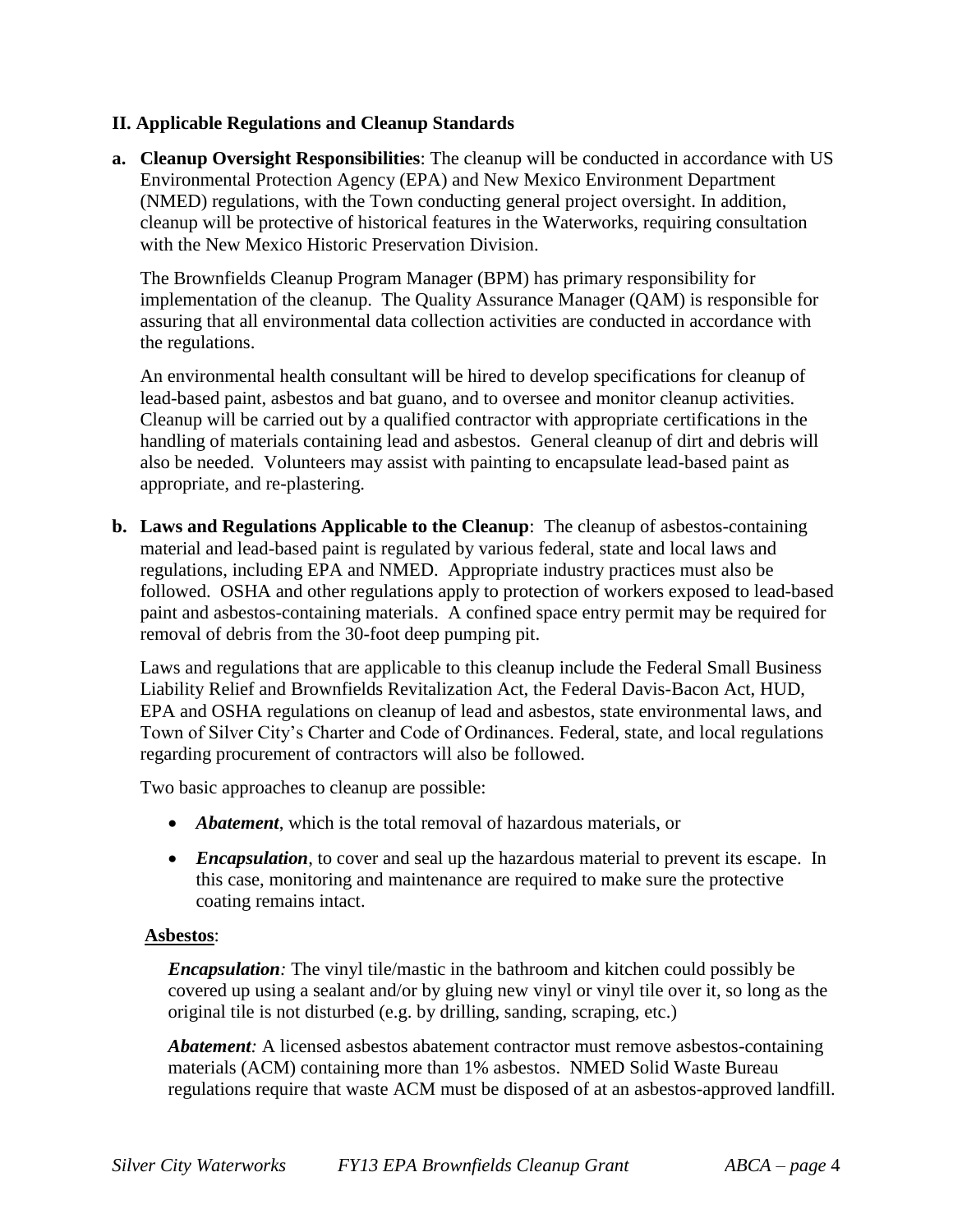Air monitoring may or may not be required during abatement of asbestos since the vinyl floor tile and mastic were identified as containing non-friable ACM.

**Lead**: Paint with lead content of over 0.5% is considered lead-based paint (LBP)

*Encapsulation (Renovation, Repair and Painting):* EPA implemented regulations in 2010 that apply to housing and "child-occupied facilities" built pre-1978 and require contractors to follow specific work practices to prevent lead contamination. Renovation must be done by a certified *lead paint renovation* contractor.

*Abatement:* Abatement requires a higher level of cleanup to permanently eliminate existing lead-based paint hazards. It must be done by a certified *lead abatement professional*.

With either option, LBP must be disposed as hazardous waste if  $\geq 5.0$  ppm of lead can be leached from the material using TCLP. Some of the paint in the Waterworks has a very high lead content and will probably require disposal as hazardous waste unless the painted wood is removed and disposed of as bulk waste.

**Bat guano**: Total removal is the only practical option for cleanup. Exposure to airborne dust associated with bat guano is potentially dangerous. Workers in proximity to areas where dust may be entrained into the air should use proper personal protective equipment and use wet methods to minimize airborne dust generation.

## **III. Evaluation of Cleanup Alternatives**

#### **a. Cleanup Alternatives Considered**:

To address lead/asbestos/bat guano contamination at the site, six alternatives were considered:

- 1. No action;
- 2. Cleanup to "mothball" status;
- 3. Cleanup of hazardous materials followed by demolition;
- 4. Renovation and encapsulation of hazardous materials followed by rehabilitation;
- 5. Abatement of hazardous materials followed by rehabilitation;
- 6. The most cost-effective, efficient combination of renovation, abatement and replacement that meets cleanup standards and rehabilitation goals.

Evaluation criteria considered in developing the alternatives included:

- Effectiveness: Short-term and long-term protection of public health and the environment
- Feasibility of the alternative, including ability to implement
- Compatibility with future reuse of the property and historic significance of the Waterworks building, including its listing on the National Register of Historic Places
- Cost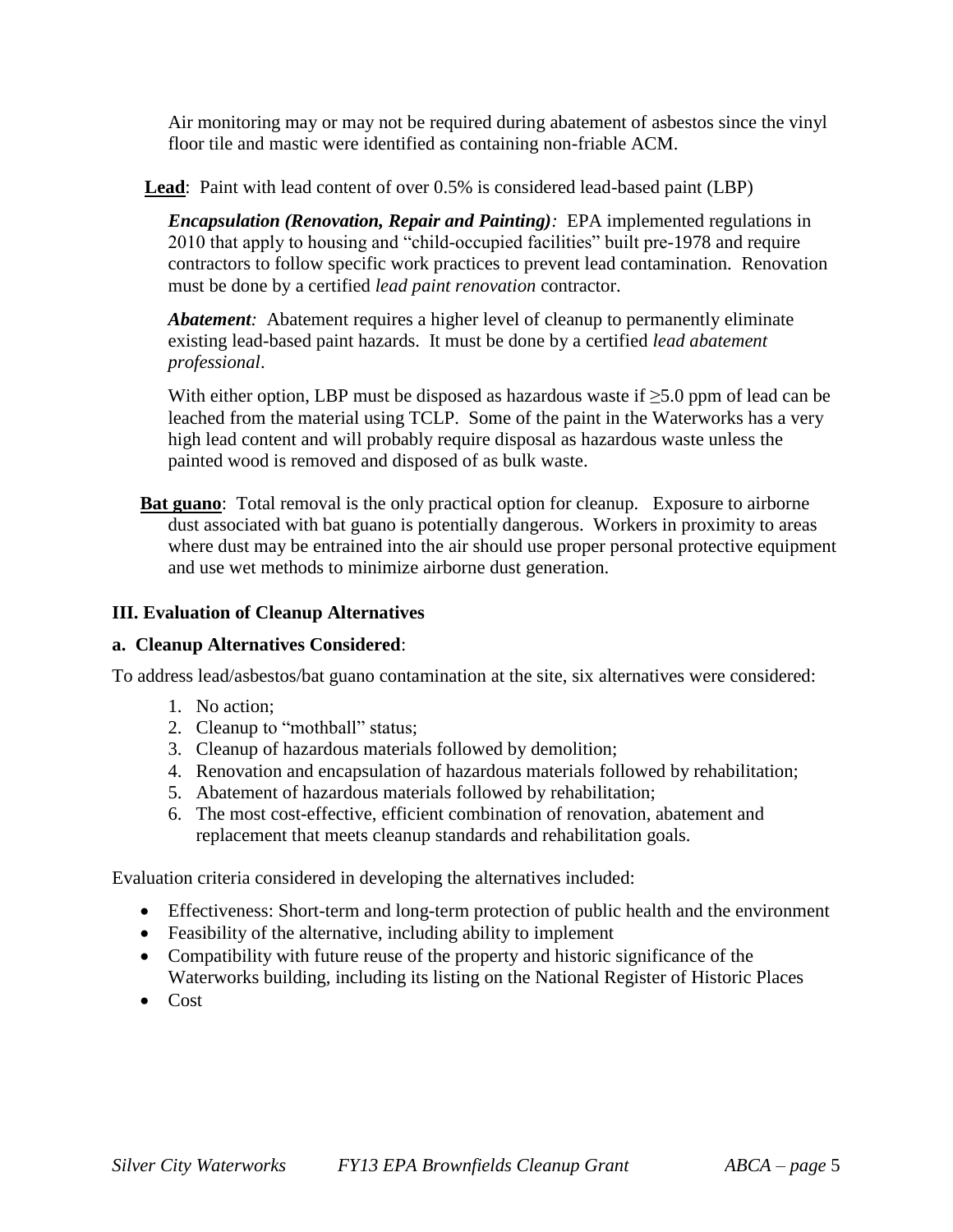#### **b. Summary of Basic Approaches By Alternative:**

- *Alternative #1. No action***:** No actions would be taken. The "no action" alternative is used as a baseline against which others can be compared.
- *Alternative #2. Cleanup to "mothball" status:* When all means of finding a productive use for a historic building have been exhausted or when funds are not currently available to put a deteriorating structure into a useable condition, it may be necessary to close up the building temporarily to protect it from the weather as well as to secure it from vandalism. The process involves stabilization of the exterior, ventilation, pest control, securing the building, and continued maintenance and monitoring. Cleanup of LBP on the exterior fascia boards would be needed, as well as additional actions to prevent entry.
- *Alternative #3: Cleanup of hazardous materials followed by demolition:* Under this alternative, materials with lead paint and asbestos including vinyl tile, painted wood on moldings, exterior fascia, railings, stairs, windows and doors, etc., would be removed and taken to an appropriate landfill. Containment would be required to keep hazardous materials from migrating off-site. The building would be demolished, the pumping pit filled with dirt and sandstone from the walls, and the land reclaimed.
- *Alternative #4: Encapsulation of hazardous materials, followed by rehabilitation:* The pump room floor would be rebuilt or stabilized. Vinyl tile would be sealed and covered with a new layer of historically-compatible flooring. Wood with lead paint would be renovated by a certified lead paint renovation contractor. Some window sashes in poor condition may be totally replaced<sup>1</sup>. Bat guano and other dirt and debris would be removed by steam cleaning. Continued monitoring and maintenance would be required.
- *Alternative #5: Abatement of hazardous materials, followed by rehabilitation:* The pump room floor would be rebuilt or stabilized. Vinyl tile/mastic would be removed by a licensed asbestos abatement contractor and disposed of in a special wastes landfill. Leadbased paint would be totally removed from all painted wood by a certified lead paint abatement professional, except for windows to be replaced. Bat guano and general cleanup would be as for Alt. #4.
- *Alternative #6: Most efficient, cost-effective approach towards rehabilitation:* Pump room floor would be rebuilt. Removal and disposal of vinyl tile/mastic by licensed asbestos abatement contractor. Replacement of dilapidated features (e.g. window sashes, exterior fascia) with "in kind" units<sup>1</sup>. Renovation of windows and doors in good condition and of other wood with lead paint (stairs, moldings, railings, etc.) by certified lead paint renovation contractor. General cleanup as for Alt. #4. Continued monitoring and maintenance would be required.

A matrix was developed to compare the alternatives, and is presented on the following pages. Preliminary cost estimates are intended solely for planning purposes and should be used only for relative comparisons. *Alternative #6* is the preferred alternative as the most cost-effective approach to rehabilitating the Waterworks and protecting human health and the environment.

 $\overline{a}$ 

<sup>1</sup> Approval for replacement of historic features must be obtained from the New Mexico Historic Preservation Division.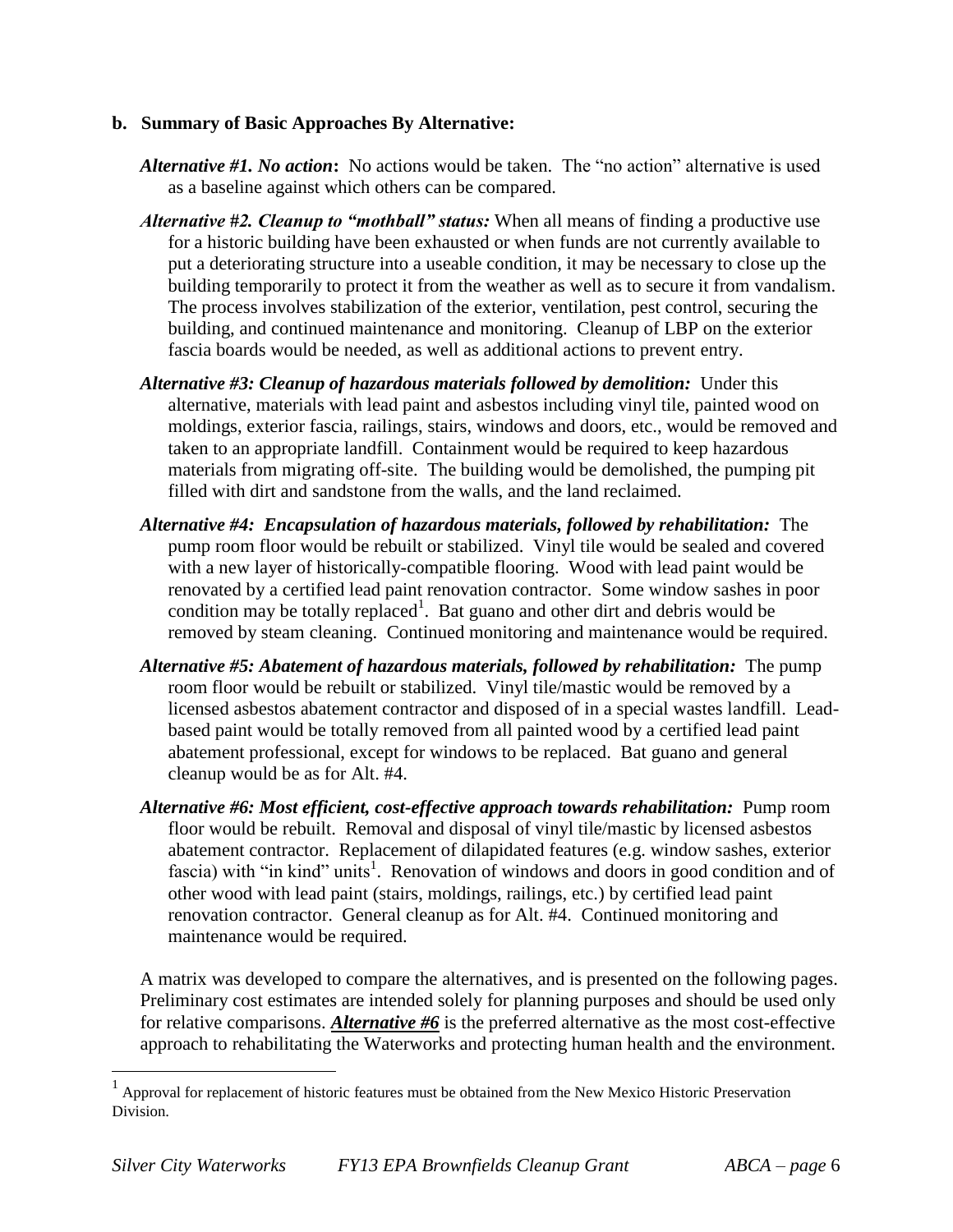| <b>Alternative</b>                                           | <b>Effectiveness</b>                                                                                                                                                                                      | <b>Feasibility</b>                                                                                                                                                       | <b>Compatibility w/reuse</b>                                                                                                                                                                  | <b>Costs</b>                                                                                                     |
|--------------------------------------------------------------|-----------------------------------------------------------------------------------------------------------------------------------------------------------------------------------------------------------|--------------------------------------------------------------------------------------------------------------------------------------------------------------------------|-----------------------------------------------------------------------------------------------------------------------------------------------------------------------------------------------|------------------------------------------------------------------------------------------------------------------|
| 1. No Action                                                 | Not effective in controlling or<br>preventing contamination at the<br>site. Potential risk to human<br>health and environment is high.                                                                    | Easy to implement.                                                                                                                                                       | Does not meet reuse goals of<br>planning studies for the<br>Waterworks or Town's<br>Comprehensive Plan.                                                                                       | \$0.00                                                                                                           |
| 2. Mothball                                                  | Effective in controlling and<br>preventing contamination at the<br>site, as long as there is continued<br>maintenance and monitoring.                                                                     | Easy to implement. Continued<br>maintenance and monitoring<br>needed. Not an effective use of<br>EPA grant.                                                              | Could be an interim step in<br>rehabilitation. Boarding up<br>windows and doors needed<br>until building is put to use.                                                                       | $$10,000 + $2,000/yr$<br>for O&M                                                                                 |
| 3. Cleanup<br>followed by<br>demolition                      | Effective in mitigating the public<br>hazard; however, it would<br>destroy a historic building.                                                                                                           | <b>Listing on National Register</b><br>means EPA grant would not<br>cover; Town would bear costs<br>of cleanup and demolition.                                           | Community and NMHPD<br>would not approve. Not<br>compatible with plans for reuse.                                                                                                             | \$5,000 for asbestos<br>abatement, +<br>demolition $cost2$                                                       |
| 4. Renovation,<br>encapsulation of<br>hazardous<br>materials | <b>Encapsulation eliminates</b><br>exposure to hazardous materials;<br>does not totally remove them.<br>Repainting of windows, some<br>moldings, may not be possible<br>without first removing old paint. | Costs would be covered by the<br>EPA grant. Continued<br>maintenance and monitoring<br>needed. Lead paint renovation<br>contractor could be procured<br>locally.         | Moves project towards<br>rehabilitation and future reuse.<br>If 2-story section to be used as<br>residence for a "living<br>museum," abatement may be<br>preferable.                          | \$40,000 for<br>rebuilding floor;<br>\$65,000 cleanup,<br>\$2,000/yr O&M+<br>rehabilitation cost <sup>2</sup>    |
| 5. Abatement of<br>hazardous<br>materials                    | Abatement of lead-based paint,<br>asbestos-containing materials<br>and cleanup of bat guano totally<br>removes risk of exposure to<br>hazardous materials.                                                | Costs may not be totally<br>covered by the EPA<br>Brownfields grant. A licensed<br>abatement contractor would<br>need to be procured (none are<br>based in Silver City). | Moves project towards<br>rehabilitation and future reuse.<br>Total elimination of lead paint<br>and asbestos hazards may be<br>preferable if 2-story section is<br>to be used as a residence. | \$40,000 for<br>rebuilding floor;<br>\$150,000 for<br>$cleanup +$<br>rehabilitation cost <sup>2</sup>            |
| 6. Cost-effective<br>cleanup                                 | Most cost-effective combination<br>of replacement, renovation, and<br>abatement to contain hazardous<br>materials.                                                                                        | Most efficient use of funds to<br>keep costs within EPA grant<br>amount. Continued monitoring<br>and maintenance needed.                                                 | Moves project towards<br>rehabilitation and future reuse,<br>within limits of grant funds.                                                                                                    | \$40,000 for<br>rebuilding floor;<br>\$109,000 cleanup,<br>$$2,000/yr$ O&M +<br>rehabilitation cost <sup>2</sup> |

<sup>&</sup>lt;sup>2</sup> Note: demolition of old Hillcrest Hospital cost about \$400,000. Estimate for total rehabilitation of Waterworks building is \$1 million.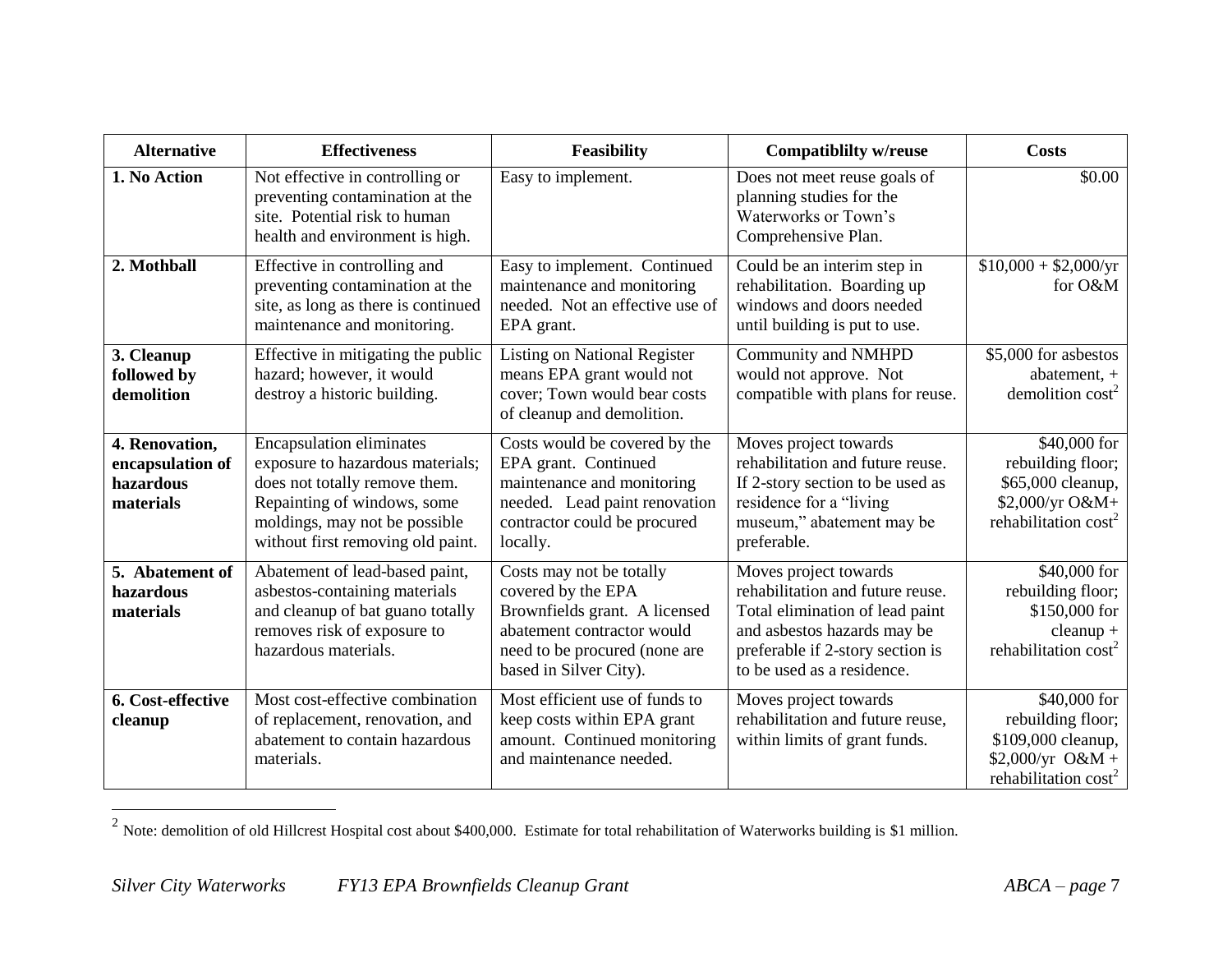## **IV. References**

ACME Environmental, Inc. 2012. "Lead-based Paint, Asbestos and Vermin/Guano Investigation, Historic Former Waterworks Silver City, NM." December, 2012.

Caspersen Engineering, "Silver City Waterworks Building Structural Condition Assessment," prepared for Town of Silver City, November 30, 2011.

Daniel B. Stephens & Associates, Inc. "Analysis of Brownfield Cleanup Alternatives, Silver City Historic Waterworks Building, Silver City, New Mexico," TBA Project No. 51573092, prepared for New Mexico Environment Department, December 14, 2012. [Draft ABCA]

INTERA, Inc. 2002. "Phase II Site Investigation Report: Old Historic Waterworks Building Site." November, 2002.

U.S. Environmental Protection Agency (EPA). 1988. "Guidance for Conducting Remedial Investigations and Feasibility Studies under CERCLA." Interim Final. EPA/540/G 89/004.

Zia Engineering & Environmental Consultants, Inc. 2002. "Asbestos / Lead Base Paint Survey Old Historic Water Building, Silver City, NM." October 30, 2002.

Zook, Barbara. "Silver City Waterworks Building Condition Assessment," prepared for Town of Silver City, September 23, 2011.